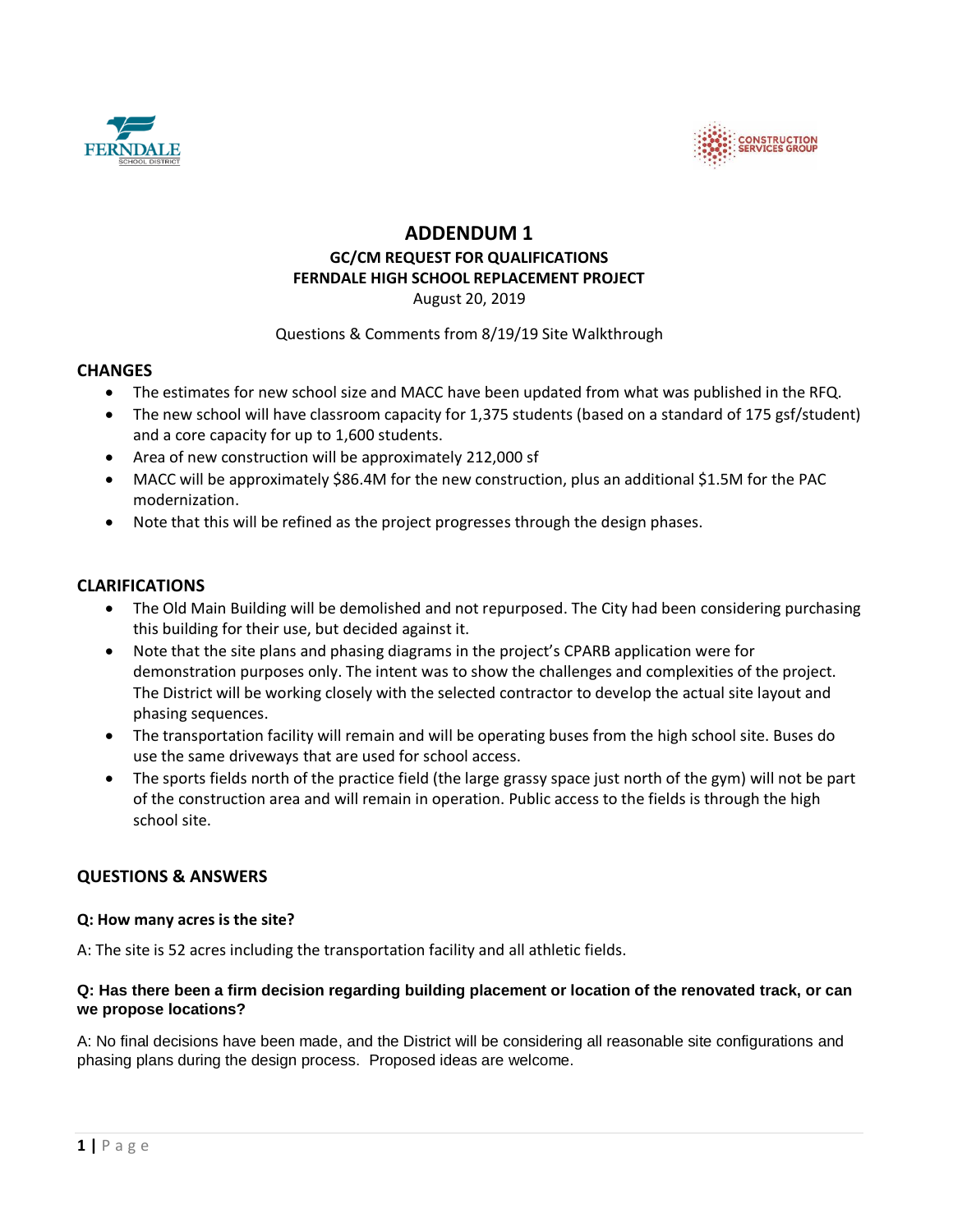# **Q: When will the Thornton Street overpass be built, and will it be useable for the construction?**

A: We have been told that the overpass is scheduled to open Fall 2023, around the same time the new school will open. Therefore, it will not be available for construction traffic.

#### **Q: Will the existing CTE programs remain?**

A: At this point, we do not know exactly which CTE programs will remain. However, we do know that CTE is a high priority for the District. The new facility must support a robust CTE program with adaptable spaces and room for expansion.

### **Q: What is the scope for the PAC modernization?**

A: The scope was loosely defined as part of the general bond planning. However, the actual scope of work is yet to be determined. Items considered include:

- Ground water intrusion repairs
- Replacement of the stage curtain, sound system and lighting systems (stage and general)
- Replacement of HVAC system
- Addition of a sprinkler system
- Roof and exterior repairs
- Remodel of some classroom space for drama set and costume storage
- Technology upgrades including audio/visual, speaker, and wireless network systems

#### **Q: Will interviews be held over two days?**

A: At this point in time, we have reserved September 23 and 24 for interviews. We hope to hold interviews all on one day and will as the short-listed contractors which day is their preference.

### **Q: Does page 6 of the RFQ referencing a maximum of 20 double-sided pages indicate 40 printed sides of content?**

A: Yes, the intent is to limit the RFQ to 40 pages of content by using 20 double-sided pages.

## **Q: Which of the following is NOT included in the overall page count: front/back covers, tab divider pages, and statement from bonding agent?**

A: None of those items are to be counted in the 40-page limit; nor does the Contractor Verification form. Note that any cover pages, letter of interest table of contents and resumes, DO count in the overall limit.